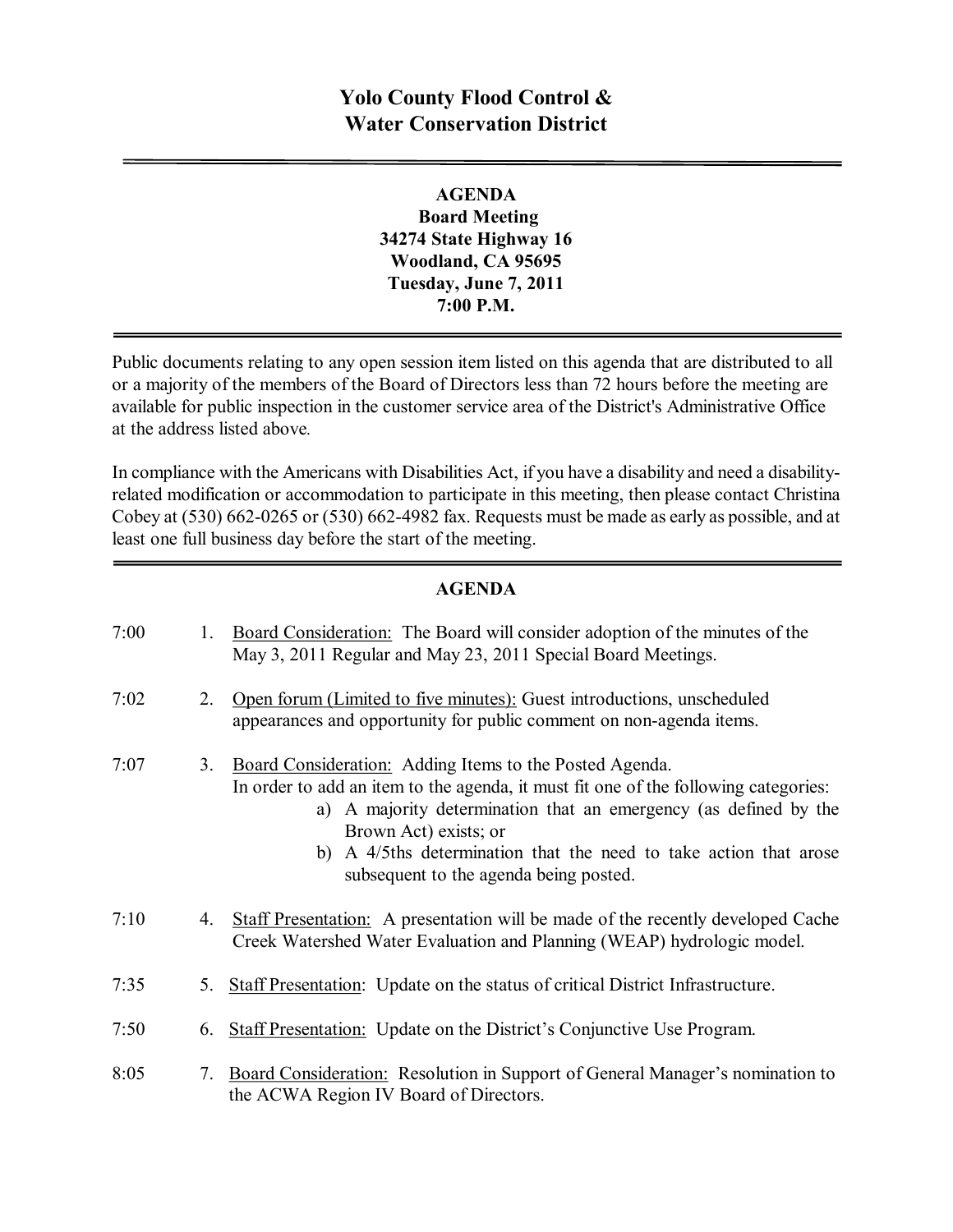- 8:10 8. Directors' Reports: Each member of the Board will have the opportunity to report on meetings and conferences attended during the prior month on behalf of the District.
- 8:15 9. Attorney's Report: The District's attorney will report on the following: a) Current legal and legislative activities.
- 8:20 10. General Manager's Report: The Board will receive a report from the General Manager or designated representatives regarding current general activities and projects of the District.
	- a) General Activities
	- b) Operations, Maintenance and Water Conditions
- 8:25 11. General Discussion: Opportunity for Board members to ask questions for clarification, provide information to staff, request staff to report back on a matter, or direct staff to place a matter on a subsequent agenda.
- 8:30 12. Board Consideration: The Board will consider the approval and the payments of bills.
- 8:35  $13.$  Closed Session:
	- a) Conference with Board under Personnel Issues (General Manager and District Counsel); Government Code Section 57957.
- 8:58 14. Closed Session Report Report action and vote, if any, taken in Closed Session
- 9:00 15. Adjourn

The public may address the Board concerning an agenda item either before or during the Board's consideration of that agenda item. Public comment on items within the Board's jurisdiction is welcome, subject to reasonable time limits for each speaker. Upon request, agenda items may be moved up to accommodate those in attendance wishing to address that item. Times listed for consideration of agenda items are approximate only. The Board may consider any agenda item at any time during the Board meeting.

I declare that the foregoing agenda was posted at the office of the Yolo County Flood Control and Water Conservation District, 34274 State Highway 16, Woodland, CA on June 3, 2011.

By: \_\_\_\_\_\_\_\_\_\_\_\_\_\_\_\_\_\_\_\_\_\_\_\_\_\_\_\_\_\_\_\_\_\_\_\_\_

Christina Cobey, Administrative Assistant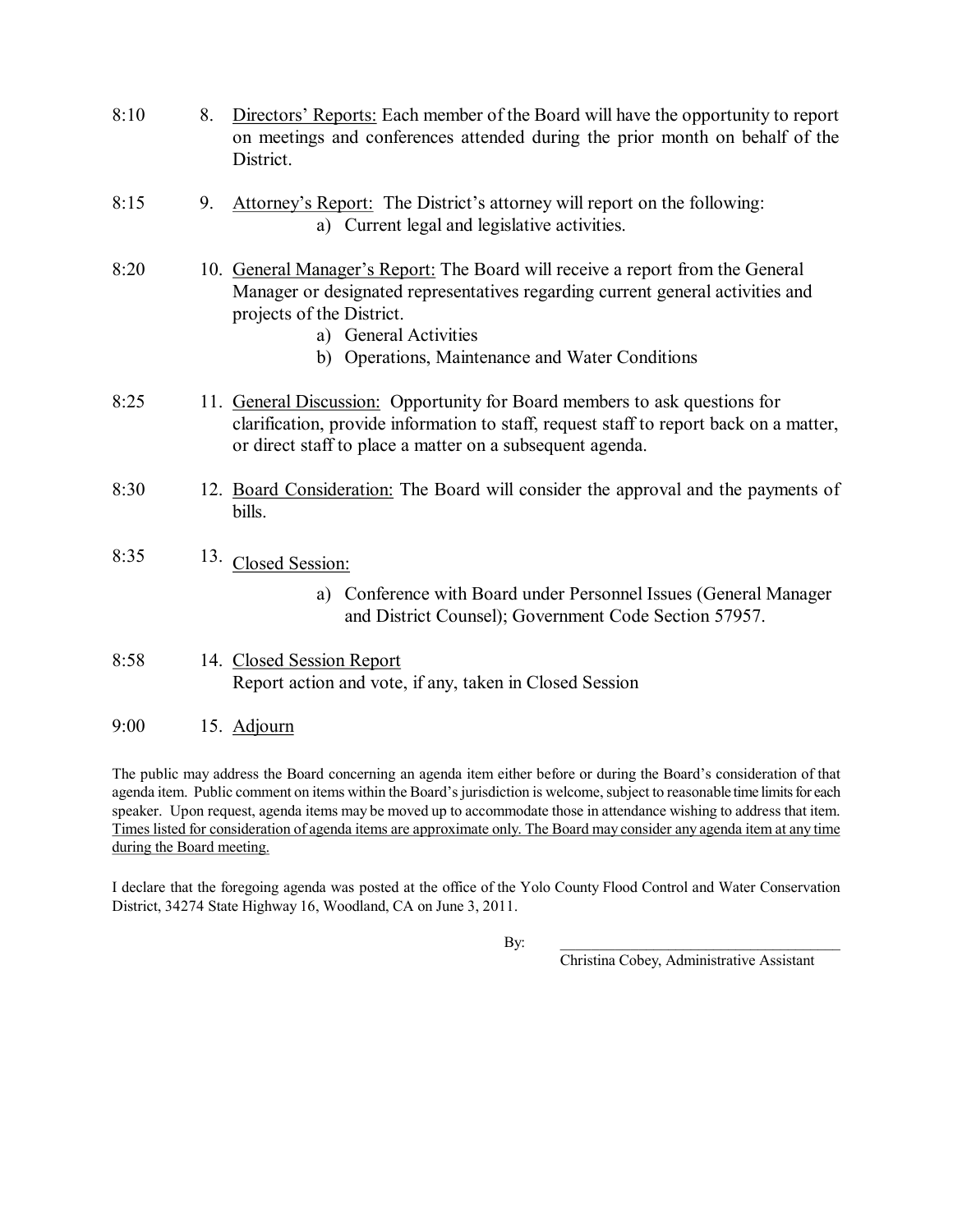

**FLOOD CONTROL & WATER CONSERVATION DISTRICT** 

**BOARD MEETING MINUTES Tuesday, June 7, 2011, 7:00 PM** 

**YCFCWCD Offices 34274 State Highway 16 Woodland, CA 95695**

The regular meeting of the Board of Directors of the Yolo County Flood Control and Water Conservation District was held at 7:00 p.m. on June 7, 2011, at its regular place of business, 34274 State Highway 16, Woodland, California. Chair Rominger convened the meeting. In attendance were:

District Board Bruce Rominger, Chair Jim Mayer, Vice Chair Ann Brice Ron Tadlock Erik Vink

District Staff Tim O'Halloran, General Manager Christy Barton, Assistant General Manager Max Stevenson, Water Resources Associate Paul Bartkiewicz, Legal Counsel

Members of the Public Duane Chamberlain Dave Pratt Don Rominger Bob Schneider Chad Roberts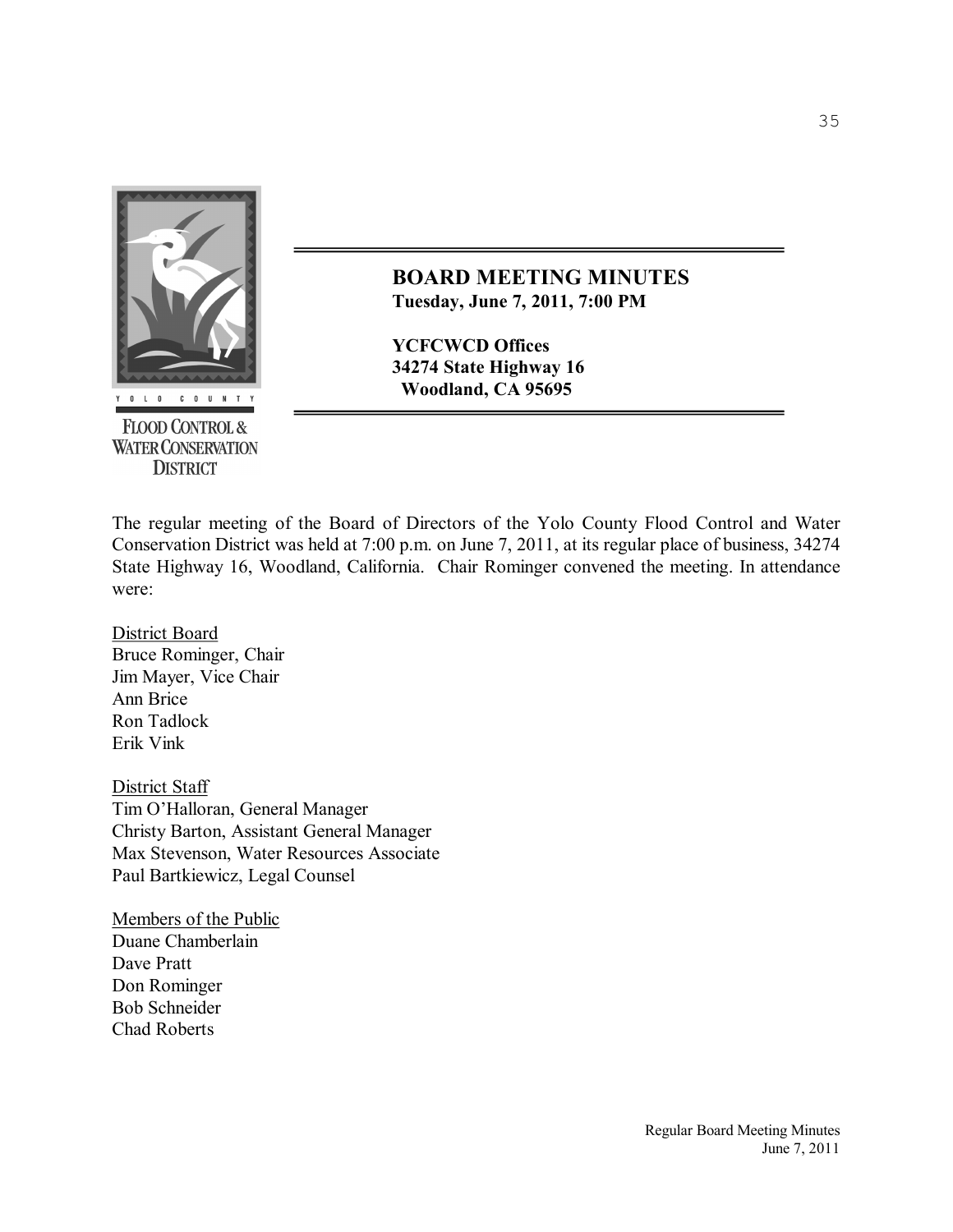## **1. BOARD CONSIDERATION: Approval of Minutes**

 $\overline{M}/S/C$  approved the minutes of the May 3, 2011 Regular and May 23, 2011 Special Board Meetings as submitted.

## **2. OPEN FORUM**

None.

#### **3. BOARD CONSIDERATION: Adding Items to the Posted Agenda** None.

#### **4. STAFF PRESENTATION: Presentation of the Recently Developed Cache Creek Watershed Water Evaluation and Planning (WEAP) Hydrologic Model.**

General Manager O'Halloran introduced Dr. David Purkey, of the US Center of Stockholm Environment Institute (SEI), to review the development of a Cache Creek Watershed Water Evaluation and Planning (WEAP) hydrologic model.

Purkey provided background and funding information regarding the SEI, a worldwide organization of researchers, for which he heads the United States Group. Purkey introduced his SEI colleagues Dr. Vishal Mehta, a specialist in hydrology water resources and geospatial analysis, and Ms. Laure Forni, a specialist in resource economics.

Purkey reported that the US group of SEI is best known for developing and application of the Water Evaluation and Planning (WEAP) system. He reviewed the characteristics and capabilities of the WEAP system. It represents an integration of hydrologic modeling with water systems modeling that is being used to support statewide planning by the California Department of Water Resources, climate change evaluations by the California Energy Commission, and integration of water resources by the US Bureau of Reclamation.

Purkey reviewed the components of the WEAP system incorporated into the Cache Creek watershed model including breaking the watershed into subwatersheds and calibrating the model for the natural hydrology, reservoir storage and crop water demand. He reviewed the sources of data used, noting more current information would be helpful to refine the model.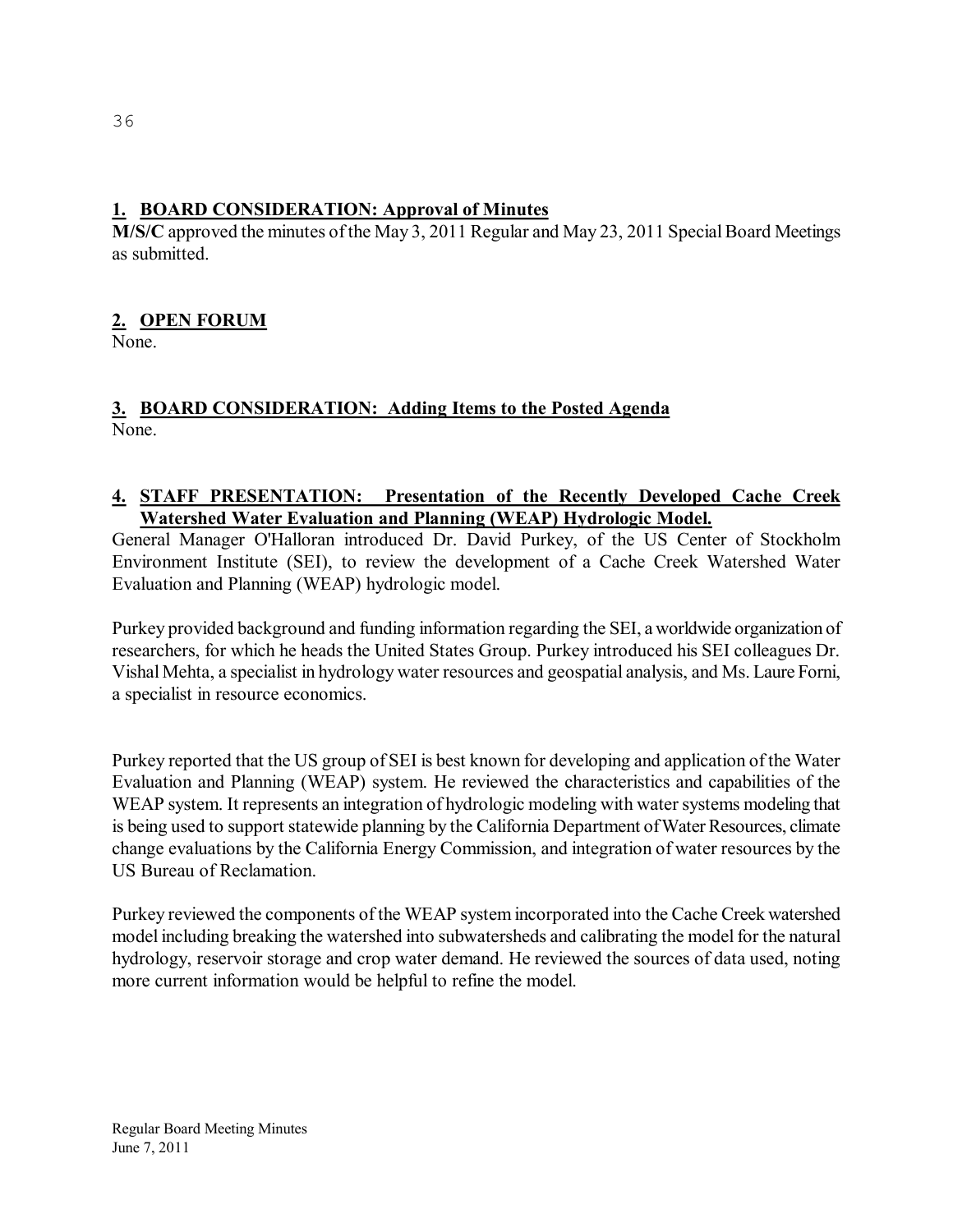Purkey identified how this model can be utilized to improve traditional planning, using simulated hydraulic processes and system performance under various climate scenarios and predicting economic impact. This information could be important when considering alternate reservoir operating rules, conjunctive use activities, proposed system expansion and other system changes.

## **5. STAFF PRESENTATION: Update on the status of critical District Infrastructure**.

General Manager O'Halloran provided a PowerPoint presentation reviewing some critical components of the District's infrastructure that have recently experienced problems. They include:

- 1. Leakage from the Moore Siphon;
- 2. Indian Valley Hydro turbines maintenance;
- 3. Capay Dam inspection results;
- 4. Walnut Canal siphon; and
- 5. Gordon Slough automation.

Regarding the Moore siphon, O'Halloran reviewed issues of leakage from the siphon and the ongoing monitoring of the situation. The District will be looking at alternative repair or replace concepts including cost estimates, required permitting, needed geotechnical work, and the development of a budget and RFP for construction.

Regarding the Indian Valley hydro turbines maintenance, O'Halloran reviewed the status of the turbines and a prior assessment, and a recent letter from the insurance carrier based on that assessment. The district is currently getting a second opinion on the assessment of the turbines which will include getting a repair estimate, economic analysis of the cost, and development of a plan and design to be ready for fall flood releases. If possible, the District would like to begin the repair process immediately after this irrigation season.

The Capay Dam Apron Repair Project final inspection was on May 18, 2011. There were a number of issues identified - a displaced end sill, circular spalling and erosion at the "toe" of the dam apron. The District, Stantec and the contractor are in the process of determining which responsibilities belong to whom, and how to proceed with repairs.

The Walnut Canal siphon was blocked, but has already been repaired.

The Gordon Slough automation failed, but has been repaired.

## **6. STAFF PRESENTATION: Update on the District's Conjunctive Use Program.**

General Manager O'Halloran reminded the Board of its Mission Statement, which includes a conjunctive use component, and reviewed some of the District's long history of activities supporting

37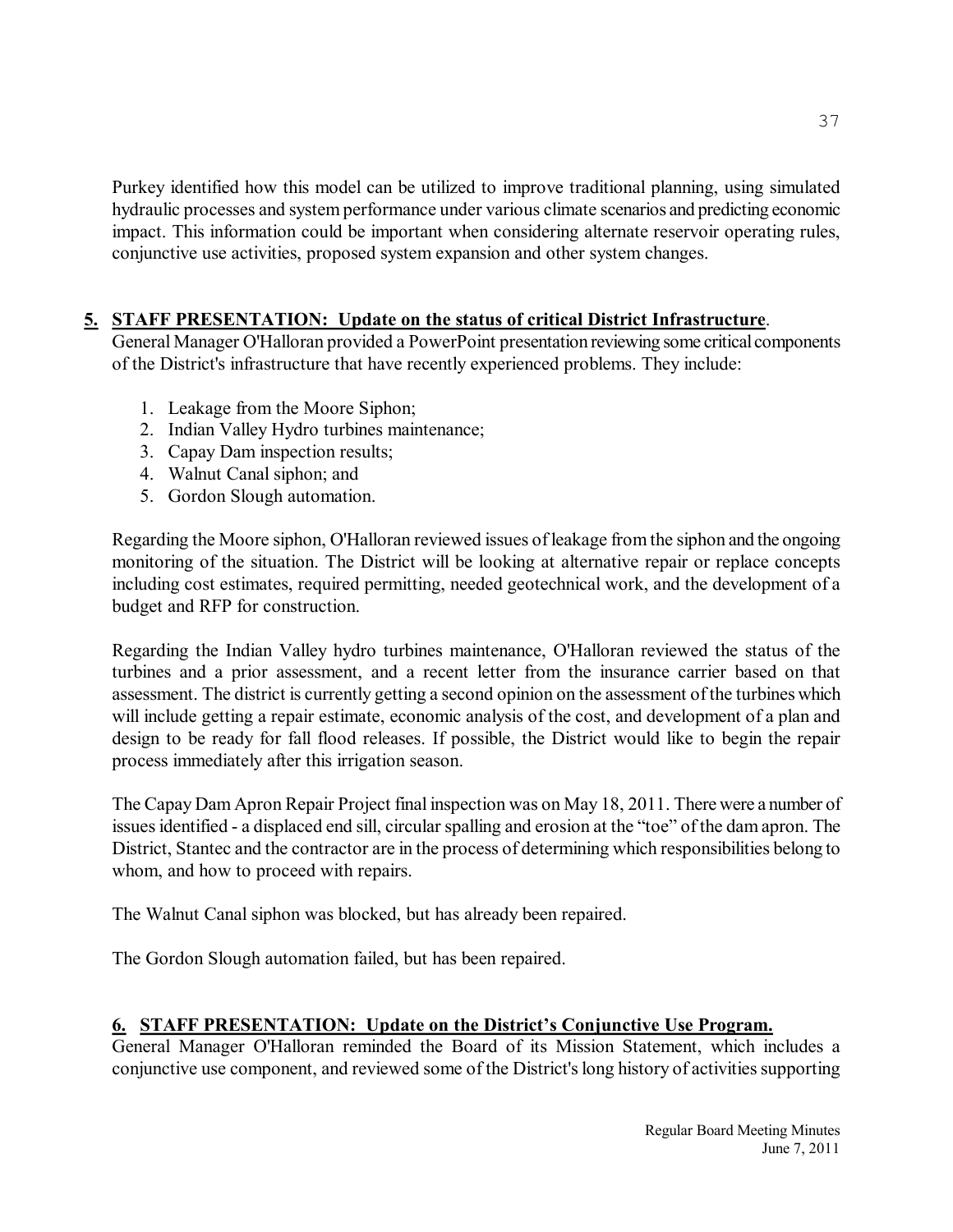and encouraging conjunctive use of its surface water and groundwater resources in order to provide a safe and reliable water supply.

O'Halloran reported that in addition to continuing existing foundational activities, the District is developing a conjunctive use strategic plan, developing a Prop 84 Conjunctive Use Grant application for the summer of 2012, and pursuing opportunities as they arise with the Woodland-Davis Clean Water Agency and the Yolo Zamora Water District.

#### **7. BOARD CONSIDERATION: Resolution in Support of GeneralManager's Nomination to the ACWA Region IV Board of Directors.**

Chairman Rominger view reviewed the request from General Manager O'Halloran for the board support of his nomination to the ACWA Region IV Board.

**M/S/C** unanimously adopted resolution 11.03 nominating Tim O'Halloran as an Association of California Water Agencies Region IV Director.

#### **8. DIRECTORS' REPORTS**

General Manager O'Halloran reported he had presented information to the Water Resources Association of Yolo County (WRA) regarding the ACWA sponsored Ag/Urban process. The process, in which he has been involved, has been reviewing and commenting on the Delta Stewardship Council's (Council) Draft Delta Plan and has been preparing a response to be sent to the Council.

#### **9. ATTORNEY'S REPORT**

Legal Counsel Bartkiewicz reported that there's not much happening in the legislature right now. The Northern California Water Association (NCWA) and the Association of California Water Agencies (ACWA) each have programs working together on Delta issues.

#### **10. GENERAL MANAGER'S REPORT**

General Manager O'Halloran reported that due to the recent rains and cool weather, water sales revenues are down. Using historical data, he is looking at the likely impact on the budget. Additionally, he reviewed a prior Lake County/Yolo County Flood Control and Water Conservation District Committee meeting at which the Lake County Middle Creek Restoration Project (Project) was discussed and a recently received RFP from Lake County regarding the Project.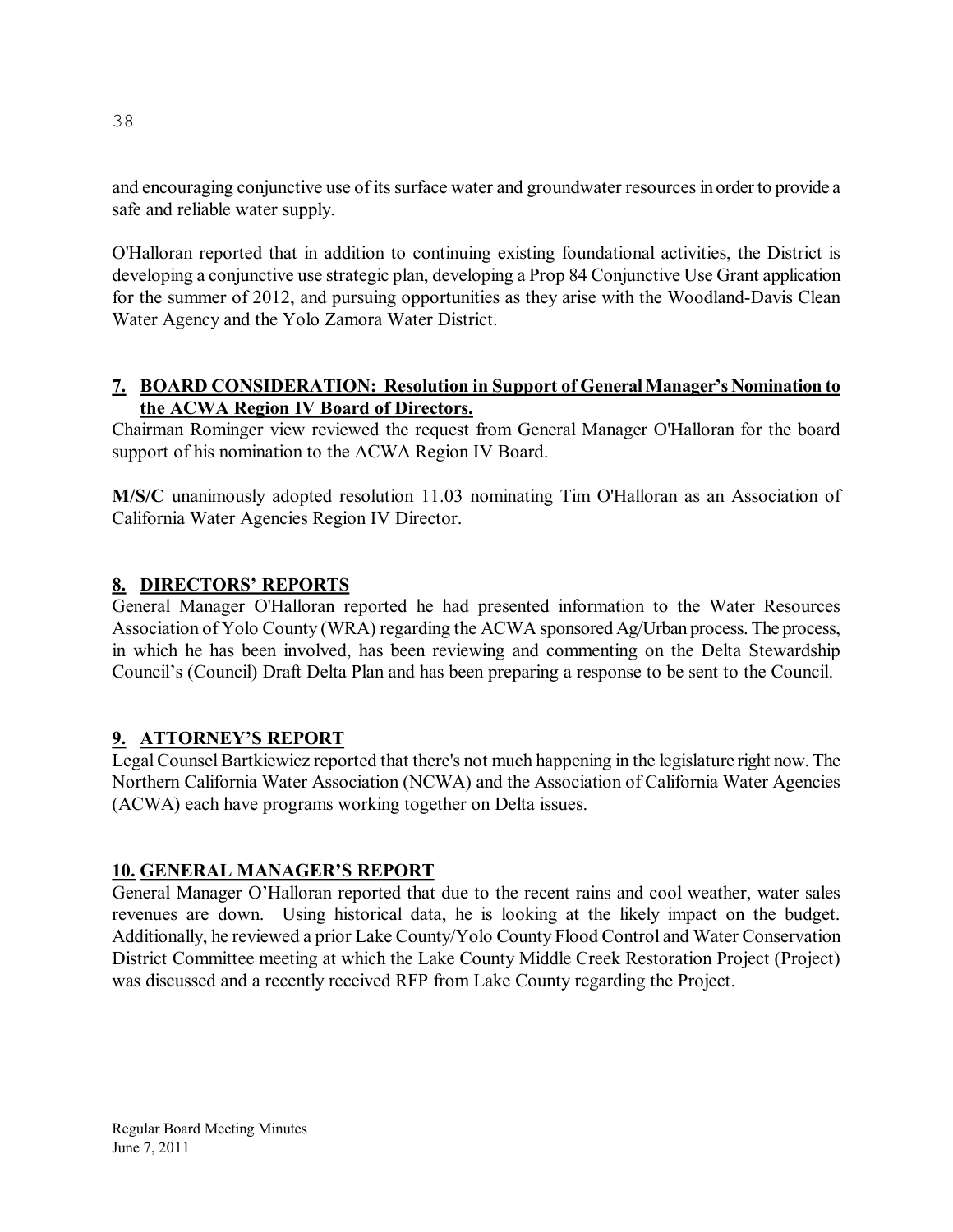#### **11. GENERAL DISCUSSION**

None.

## **12. BOARD CONSIDERATION: Payment of Bills**

**M/S/C** approval for the following claim(s) for payment:

Yolo County Flood Control Checks: #45685-45698, 45740

#### **13. CLOSED SESSION:**

The meeting was adjourned to Closed Session under:

Government Code Section 57957. Conference with Board under Personnel Issues (General Manager O'Halloran). Persons present other than the Board were District Counsel Bartkiewicz and General Manager O'Halloran.

### **14. CLOSED SESSION REPORT:**

Chairman Rominger reconvened the meeting. District Counsel Bartkiewicz announced there was no action to report.

#### **15. ADJOURNMENT**

There being no further business to come before the Board, the meeting was adjourned.

ATTEST:

Bruce J. Rominger, Chair

 $\mathcal{L}_\text{max}$  , and the set of the set of the set of the set of the set of the set of the set of the set of the set of the set of the set of the set of the set of the set of the set of the set of the set of the set of the

 $\overline{\phantom{a}}$  , which is a set of the set of the set of the set of the set of the set of the set of the set of the set of the set of the set of the set of the set of the set of the set of the set of the set of the set of th Tim O'Halloran, Secretary